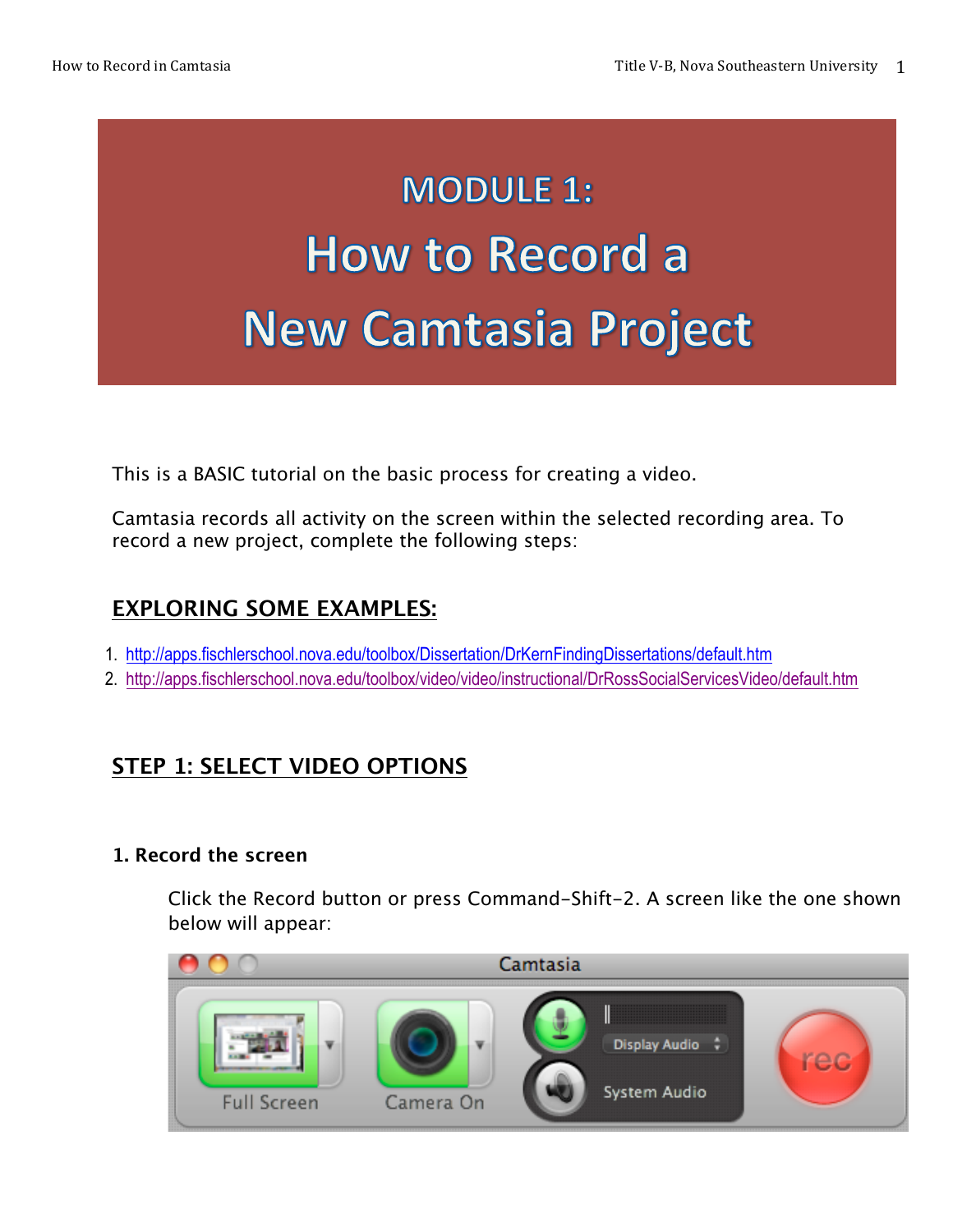#### 2. **Select the screen area to record.**

Choose one out of three options, as detailed below:

**• Option A: Record the full screen, as shown below:** 



**• Option B:** Record a region (preset, "custom region", or recently recorded region):



**Option C:** Disable the Screen button by selecting "screen off" (if you want to record audio or camera only, as shown below:

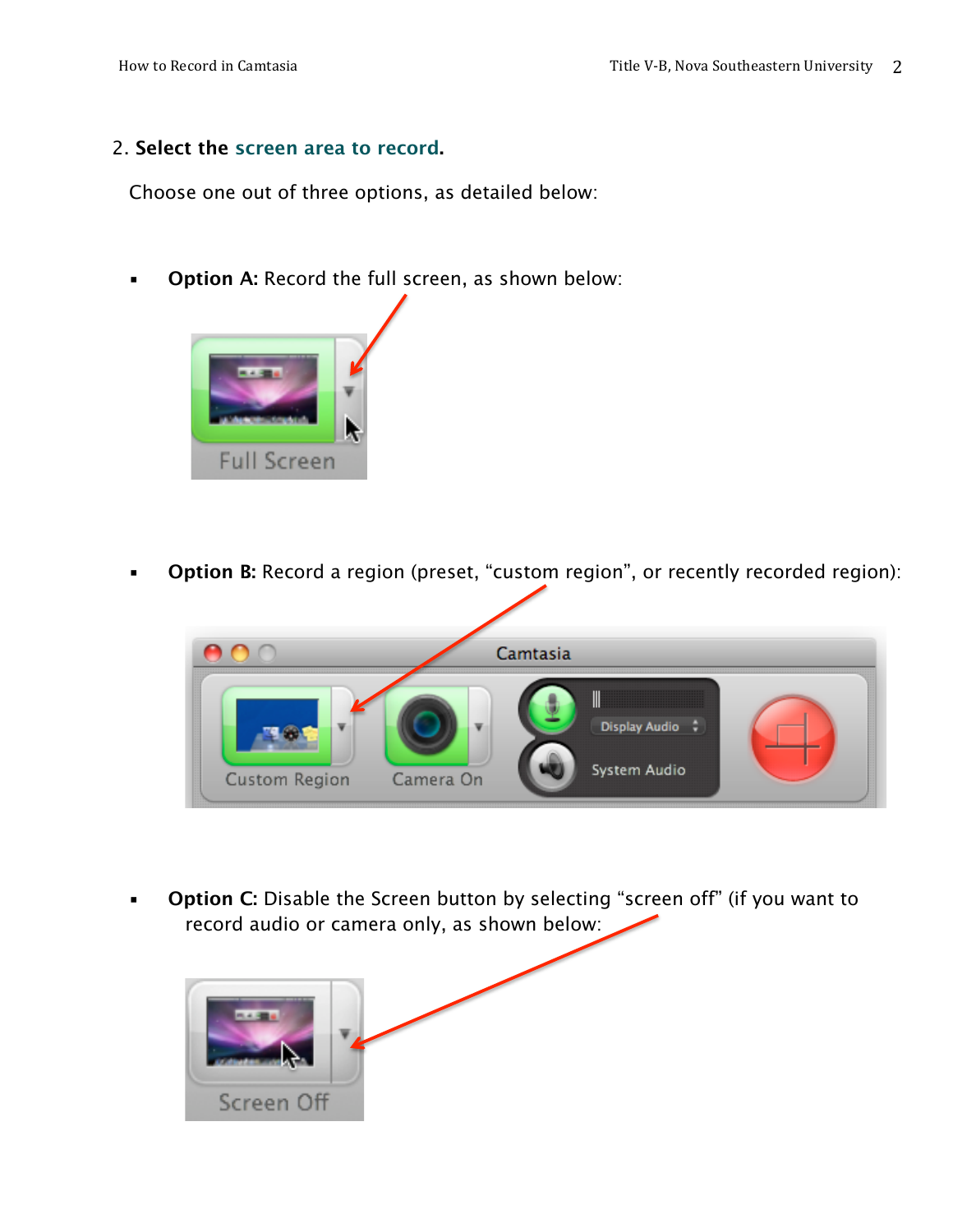#### **STEP 2: SELECT CAMERA OPTIONS (camera "on" or "off")**

1. If the camera is "off", click on the arrow to enable camera video, and select "display isight":



2. You will see that now the camera is "on"



3. Once the camera is on, you will see a preview of the camera, as shown below:

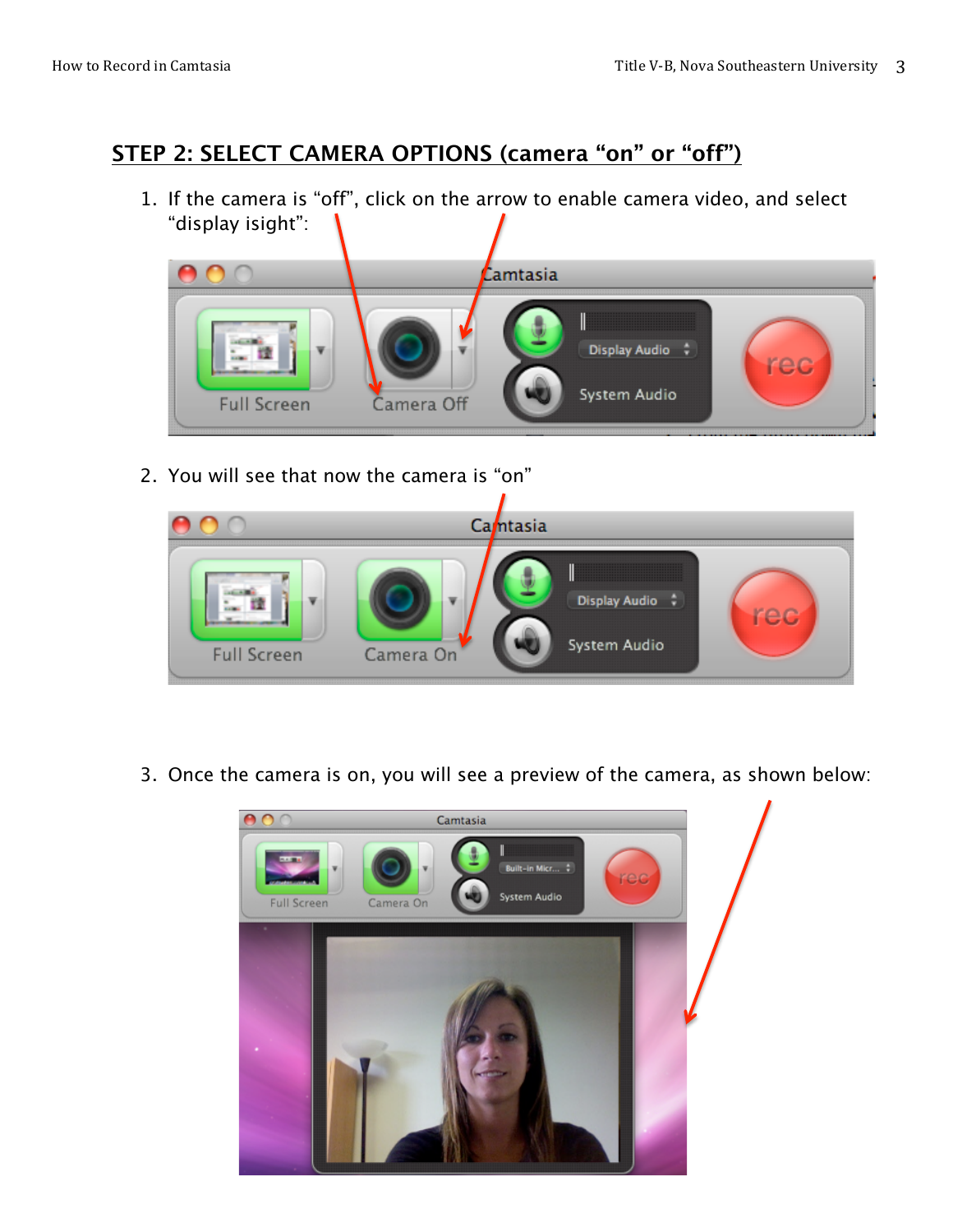## **(STEP 3: SELECT AUDIO OPTIONS)**

These are usually pre-selected by default (if you have a Title V-B MacBook Pro, **most likely, you don't need to do anything**), but in case you want the steps, you will find a guide below):

1. Click to enable system audio recording (the sound from your computer such as mouse click sounds, audio playing from your speakers, etc.) . If SoundFlower is not currently installed, Camtasia prompts you to install the device. Again, if you have a Title V-B MacBook Pro, most likely, you don't need to do anything



2. Microphone audio is recorded by default. Click the down arrow to select the microphone device.



#### **STEP 4: START RECORDING**



Click the "Rec" button (or press Command-Shift-2) to start recording.

#### **During the recording:**

- To pause the recording: Press "Command-Shift-2"
- To stop recording: Press "Command-Option-2"